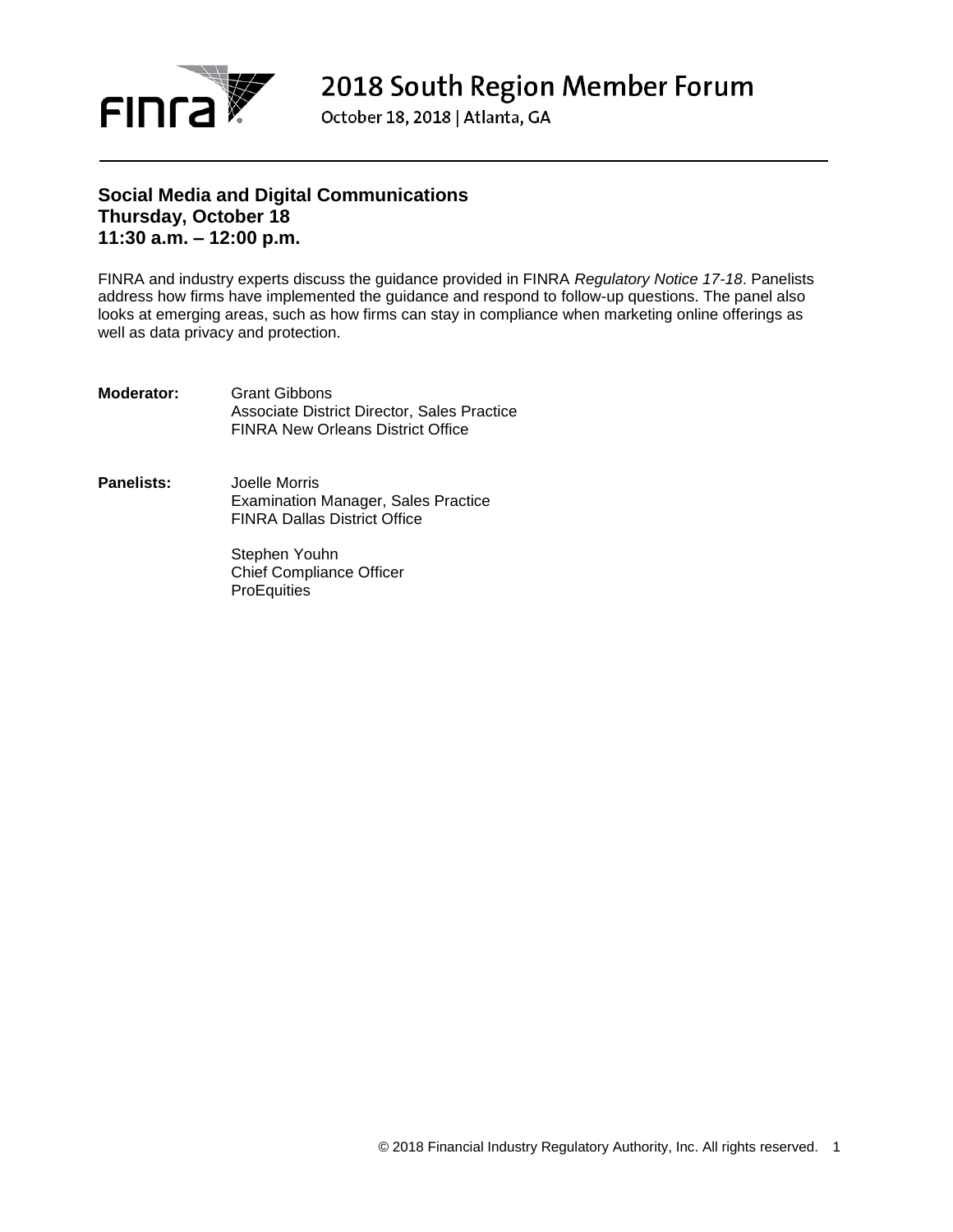### **Social Media and Digital Communications Panelist Bios:**

### Moderator:

**Grant Gibbons** is Associate District Director of the FINRA New Orleans District Office. He began his career in 1997 as an Examiner in the New Orleans District Office. In March 2004, Mr. Gibbons was promoted to Supervisor of Examiners in the Dallas District Office. He oversaw a team of examiners responsible for the regulation of member firms relating to financial and operational matters, sales practice concerns, surveillance monitoring, customer complaints and termination for cause reviews. In March 2014, he assumed the role of Examination Manager in the New Orleans District Office. In this role, he managed a team of cycle examiners and helped form and successfully led the New Orleans Fixed Income team. In July 2016, he was promoted to the Associate District Director of the New Orleans Office where he is responsible for the execution of the offices regulatory programs. Mr. Gibbons received a B.S. in Business Administration (Finance) from Auburn University in Auburn, Alabama.

### Panelists:

**Joelle Morris** has been with FINRA for eight years. She began her career at FINRA as a cycle examiner, became a cause examiner in 2012, was promoted to Examination Manager in the Dallas District Office in 2016, and was most recently promoted to Associate Director of the Florida District Office in May 2018. Prior to joining FINRA, Ms. Morris worked for the Securities and Exchange Commission as an Examiner in the Division of Investment Management in New York. Ms. Morris received a BBA from Hofstra University in 2002, and will be graduating in December 2018 from the University of Texas at Dallas with both an MBA and an MS in Management.

**Steve Youhn** joined ProEquities as CCO in 2016 with more than 20 years of industry experience. Before ProEquities, he worked with The Vanguard Group where he was responsible for the broker/dealer compliance program. Mr. Youhn also served as CCO for Lincoln Financial Network's broker/dealers (Lincoln Financial Advisors Corporation and Lincoln Financial Securities Corporation) and M Financial Group's broker/dealer unit, M Holdings Securities. Before transitioning to compliance, Mr. Youhn served as Senior Counsel in the Chicago Board Options Exchange's legal department and the United States Securities and Exchange Commission's Division of Market Regulation. Mr. Youhn has a JD from Stetson University College of Law, a MBA from The University of Florida, and a Bachelor of Science from the University of South Florida. He holds the Series 7, 24, and 63 licenses.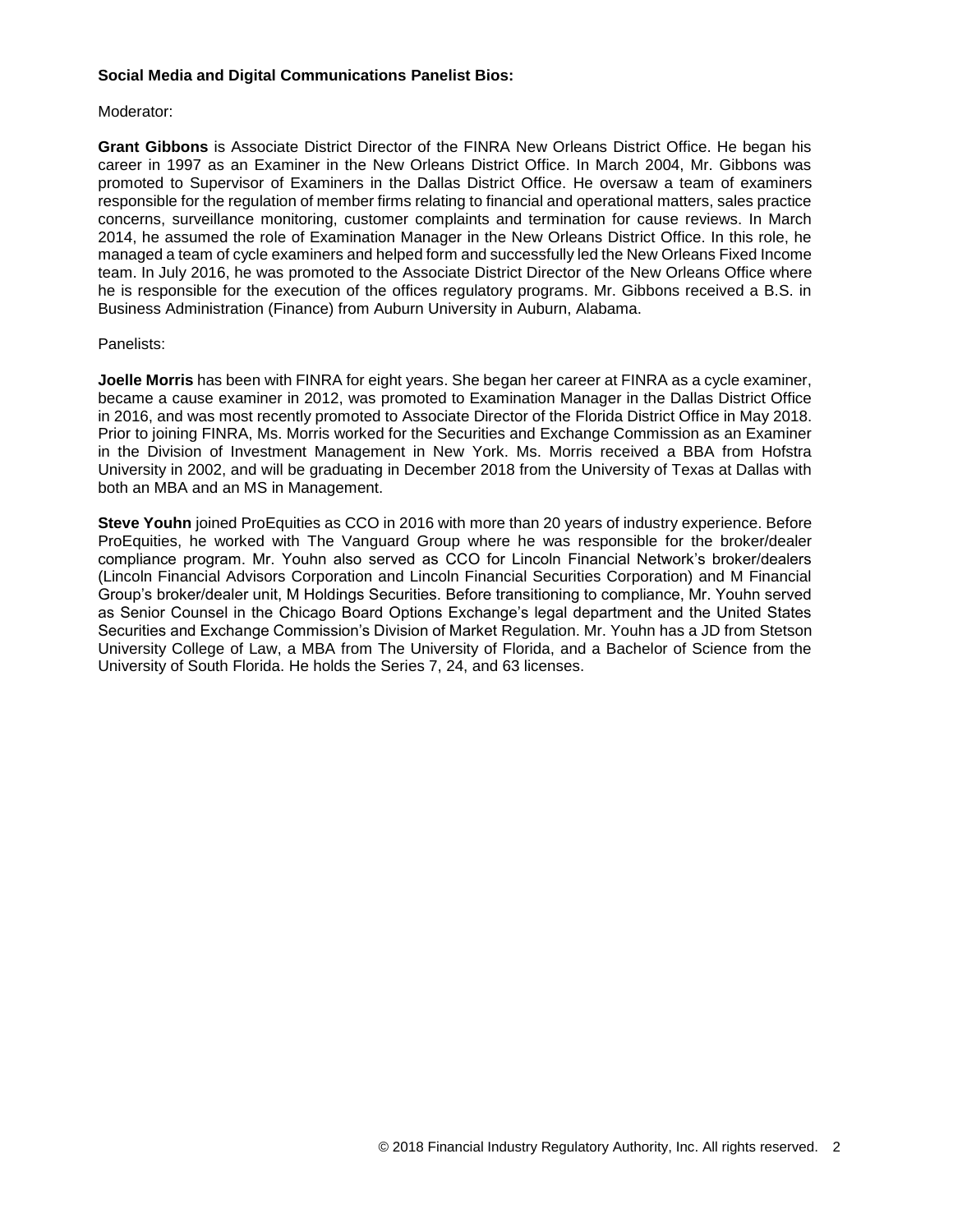**2018 South Region Member Forum** October 18, 2018 | Atlanta, GA

## **Social Media and Digital Communications**

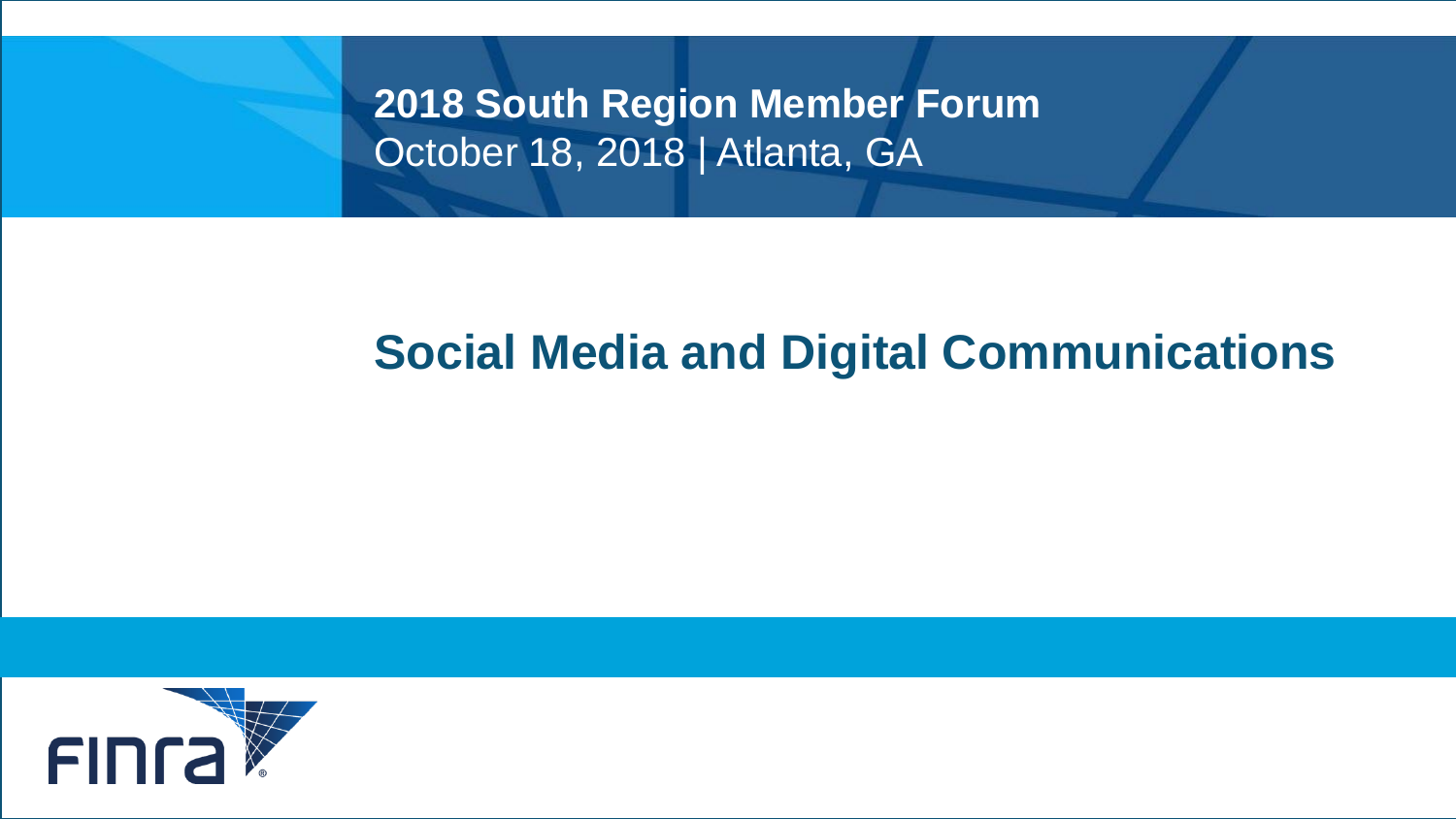## **Panelists**

## ■Moderator

 **Grant Gibbons, Associate District Director, Sales Practice, FINRA New Orleans District Office**

## **Panelists**

- **Joelle Morris, Examination Manager, Sales Practice, FINRA Dallas District Office**
- **Stephen Youhn, Chief Compliance Officer, ProEquities**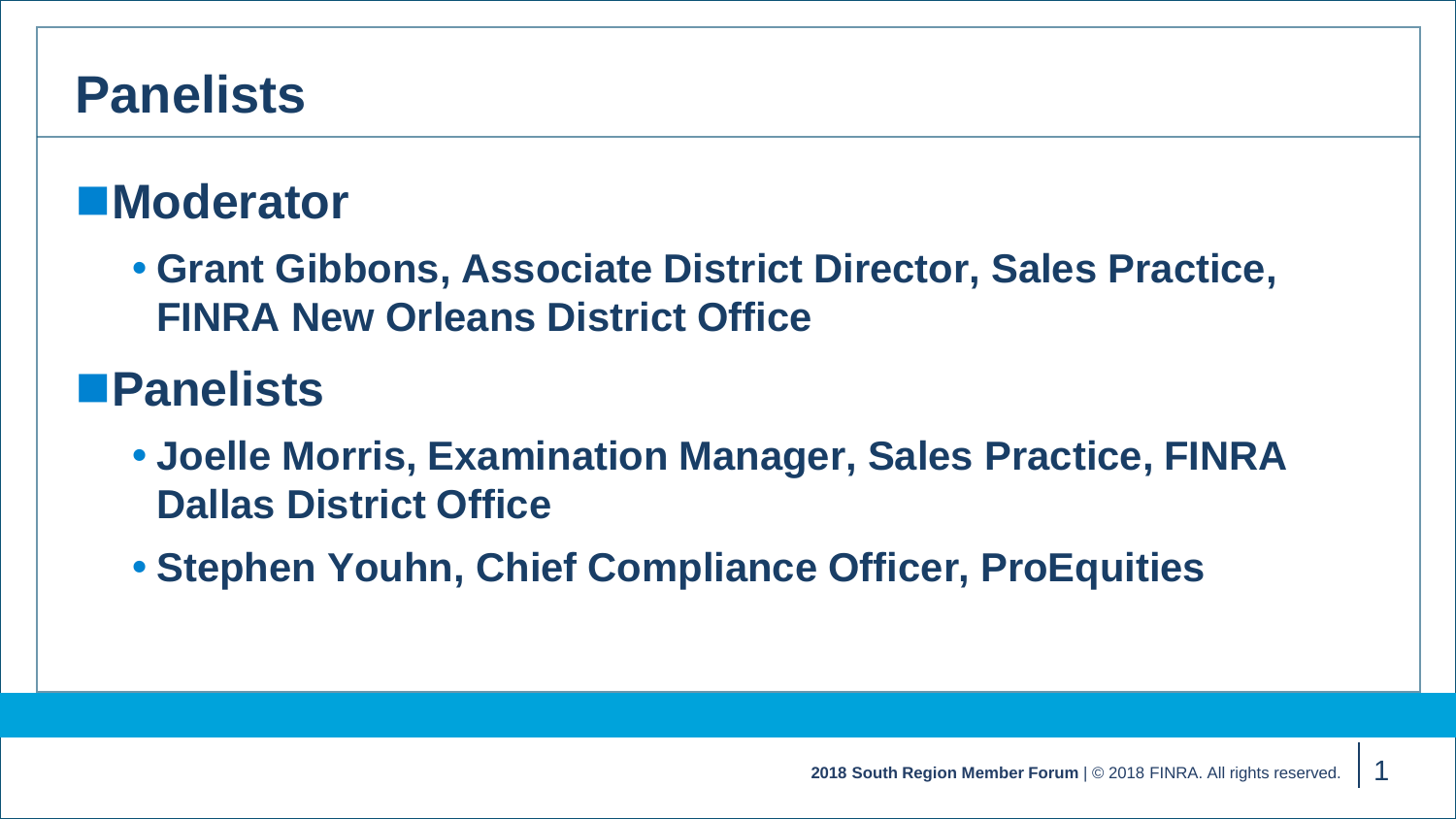# **Recordkeeping Responsibilities**

### **SEC Rules 17a-3 and 17a-4 and FINRA Rule 4511 apply:**

 **Firms must preserve for a period of not less than three years records of communications related to their "business as such."**

## ■ Defining "business as such"

- **"Business as such" is facts and circumstances analysis based on the content of the communication.**
- **It does not depend upon the type of device or technology (including a third-party's platform or system) or whether it's a personal device.**
- Firms must retain business communications on social media, messaging **services, mobile devices, etc.**
- General guidelines and practices:
	- **Retained**
	- **Retrievable**
	- **Supervised**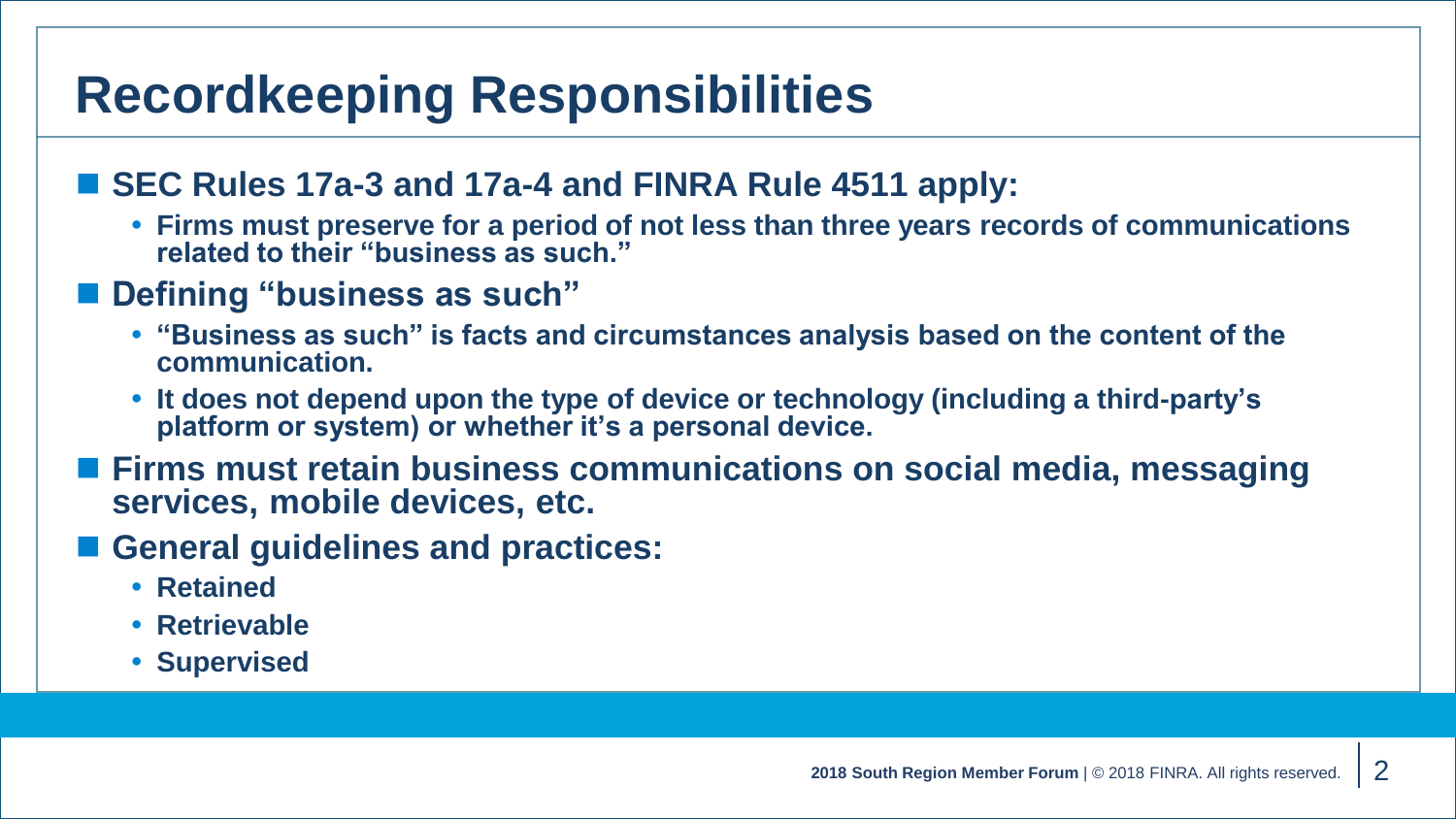## **Business vs. Personal Use**

- **FINRA's guidance does not apply to personal use of social media.**
- **Firms must educate their representatives to distinguish between business and non-business (personal) communications.**
- **Autobiographical information may not cause a personal communication to become a business communication. For example:**
	- **Emailing a resume to a prospective employer.**
	- **Identifying one's employer on a social media profile page that is not used to promote the broker-dealer's business.**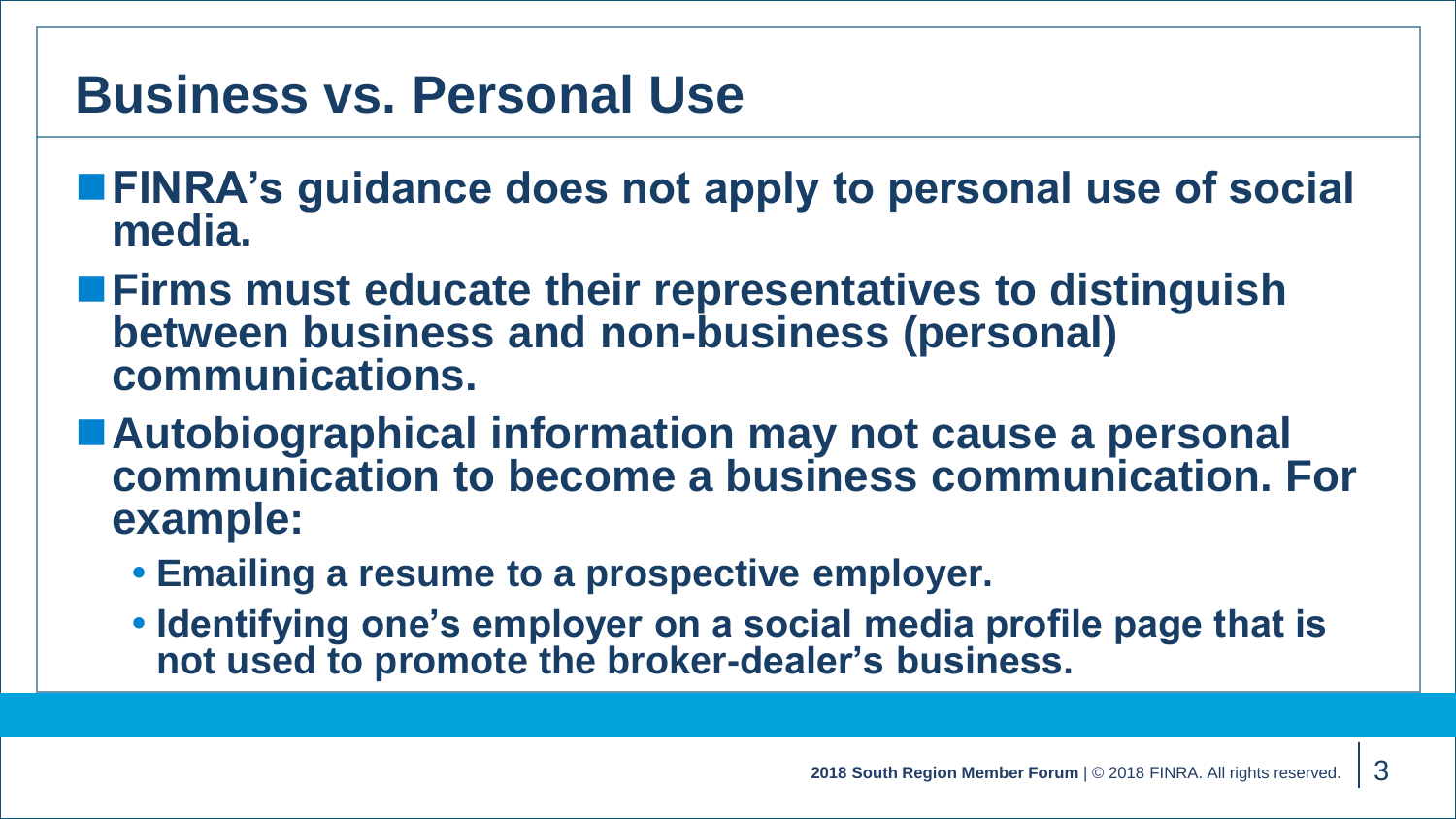# **Supervision: Static vs. Interactive**

- Static content is typically posted for the longer term and lacks the **immediacy of a real time conversation.**
	- **May include background or profile data.**
- Interactive communications are typically real-time and involve a **dialog with third parties.**
	- **May include status updates, or comments on another's post.**
	- **Merely updating a non-interactive website or blog does not cause it to become an interactive electronic forum, even if updates are frequent.**

## **Blog example:**

- **Initial blog posting – static retail communication requiring prior-use principal approval.**
- **Comments on blog posting – interactive and could be supervised flexibly by the firm.**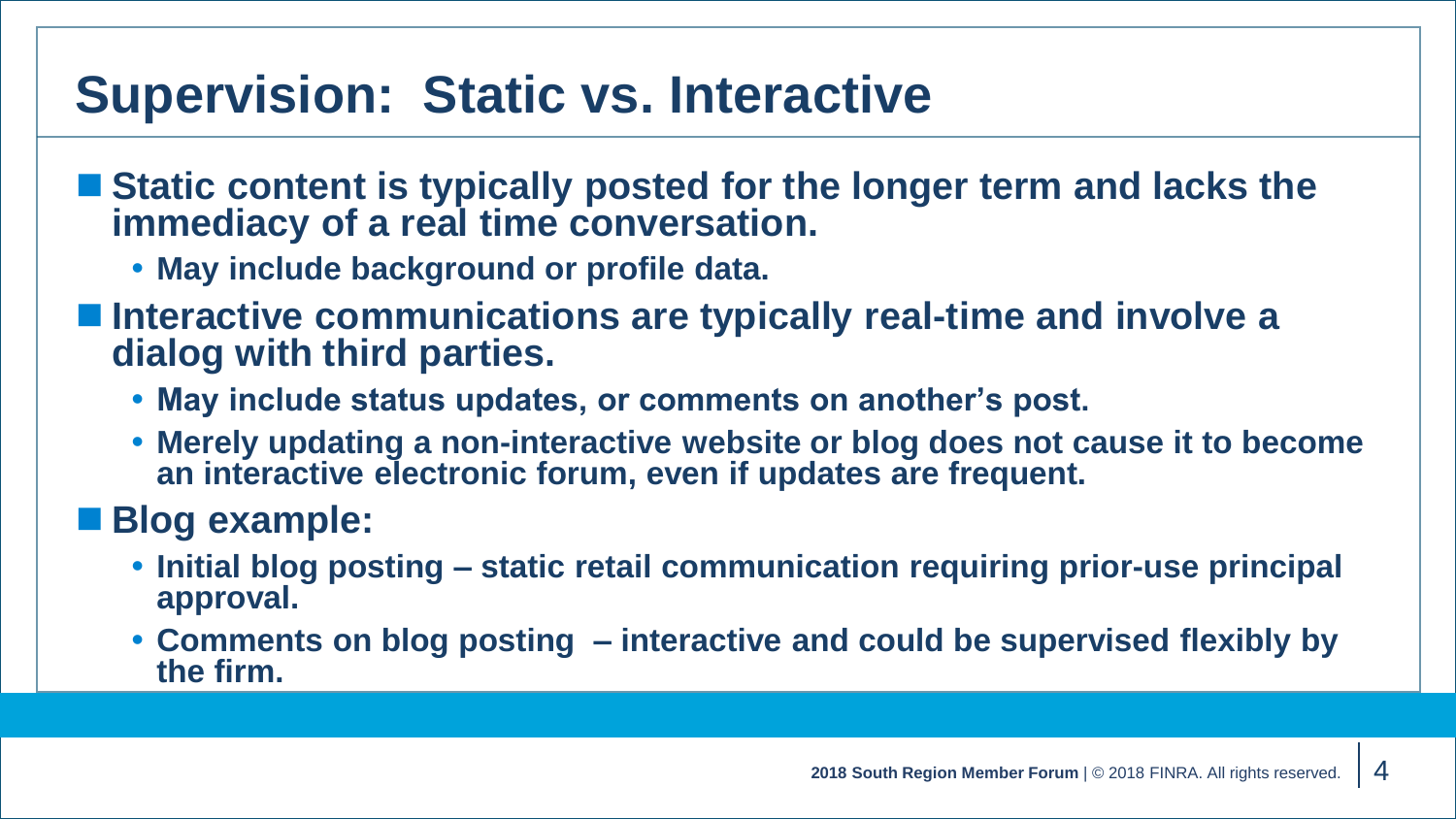# **Messaging**

**Firms must retain records of messages pertaining to their business as such in accordance with SEA Rules 17a-3 and 17a-4 and FINRA Rule 4511.**

- **Different approaches may be needed**
	- **Instant messages**
	- **Text messages**
	- **Messaging apps**

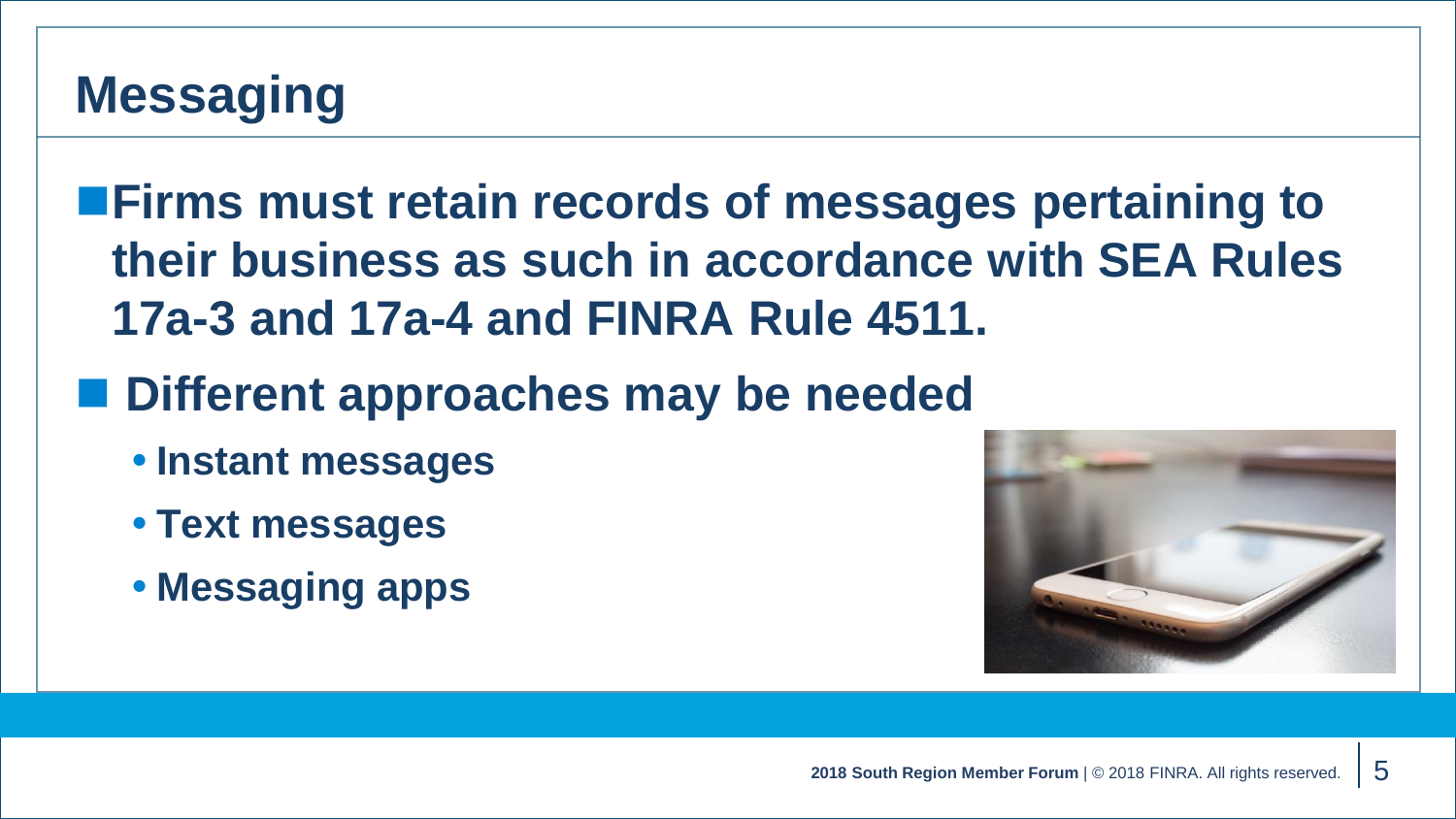## **Personal Communications**

 $\blacksquare$ **In a personal communication an associated person may share or link to content that the firm makes available that does not concern the firm's products or services without subjecting the communication to FINRA Rule 2210.**

 **Content Examples: information about the firm's sponsorship of a charitable event, a human interest article, an employment opportunity, or employer information covered by state or federal fair employment laws.**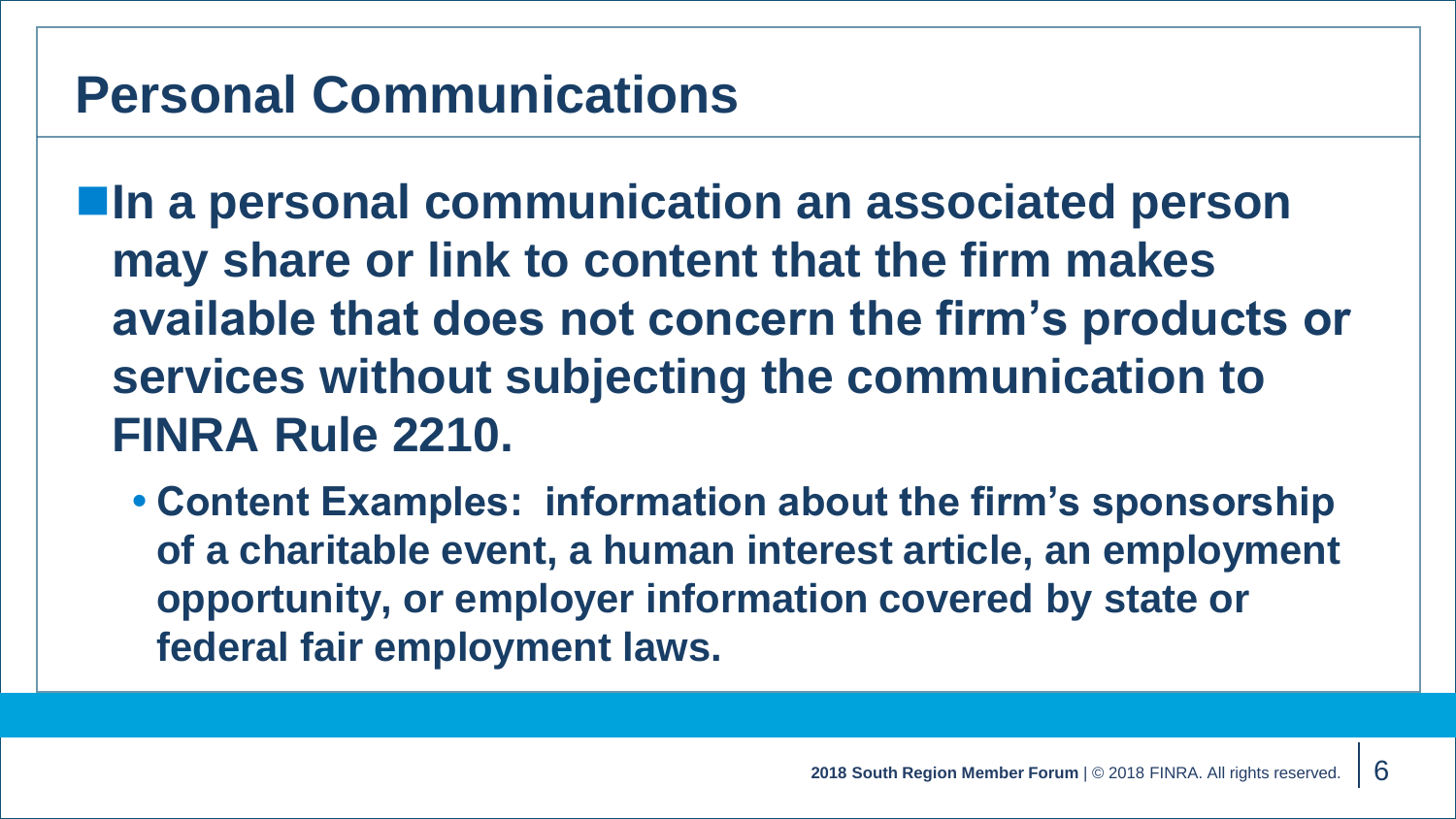# **Hyperlinks and Sharing**

- By linking to or sharing specific content posted by an **independent 3rd-party, a firm has adopted the specific content and must ensure it complies with the communications rules.**
- Linked content may contain its own links ("secondary links"). A **firm is not responsible for the content available through such secondary links provided:**
	- **The firm has no influence or control over the content accessed through the secondary links; and**
	- **The original linked content was not merely a vehicle for secondary links or did not rely completely on the information available at the secondary links.**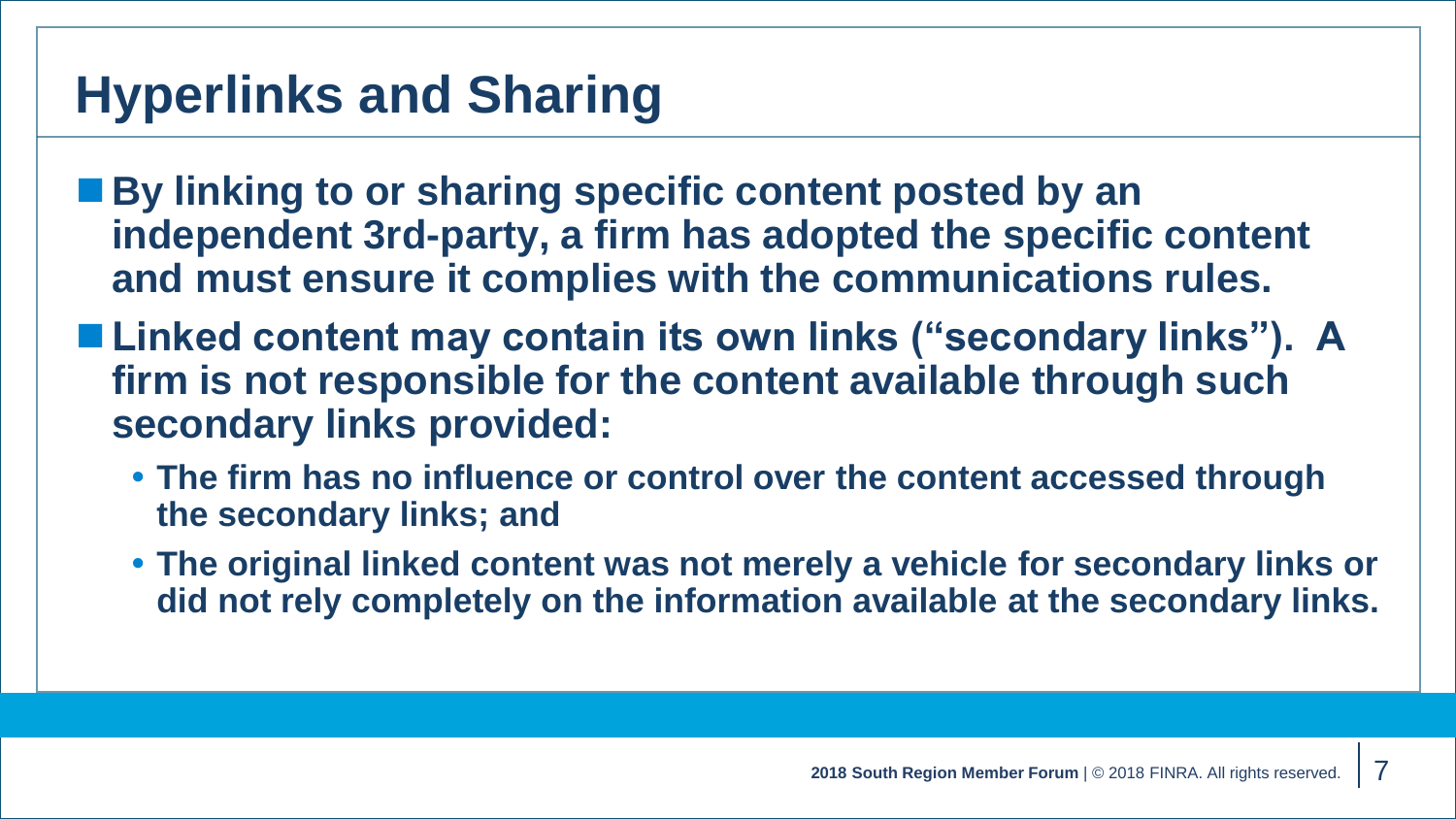■ Native Advertising has been defined as advertising **content that matches the form and function of the platform on which it appears.**

- **Firms may use native advertising that is fair, balanced, not misleading and complies with applicable communications rules.**
- **Influencer advertising may require more scrutiny and disclosure in order to comply.**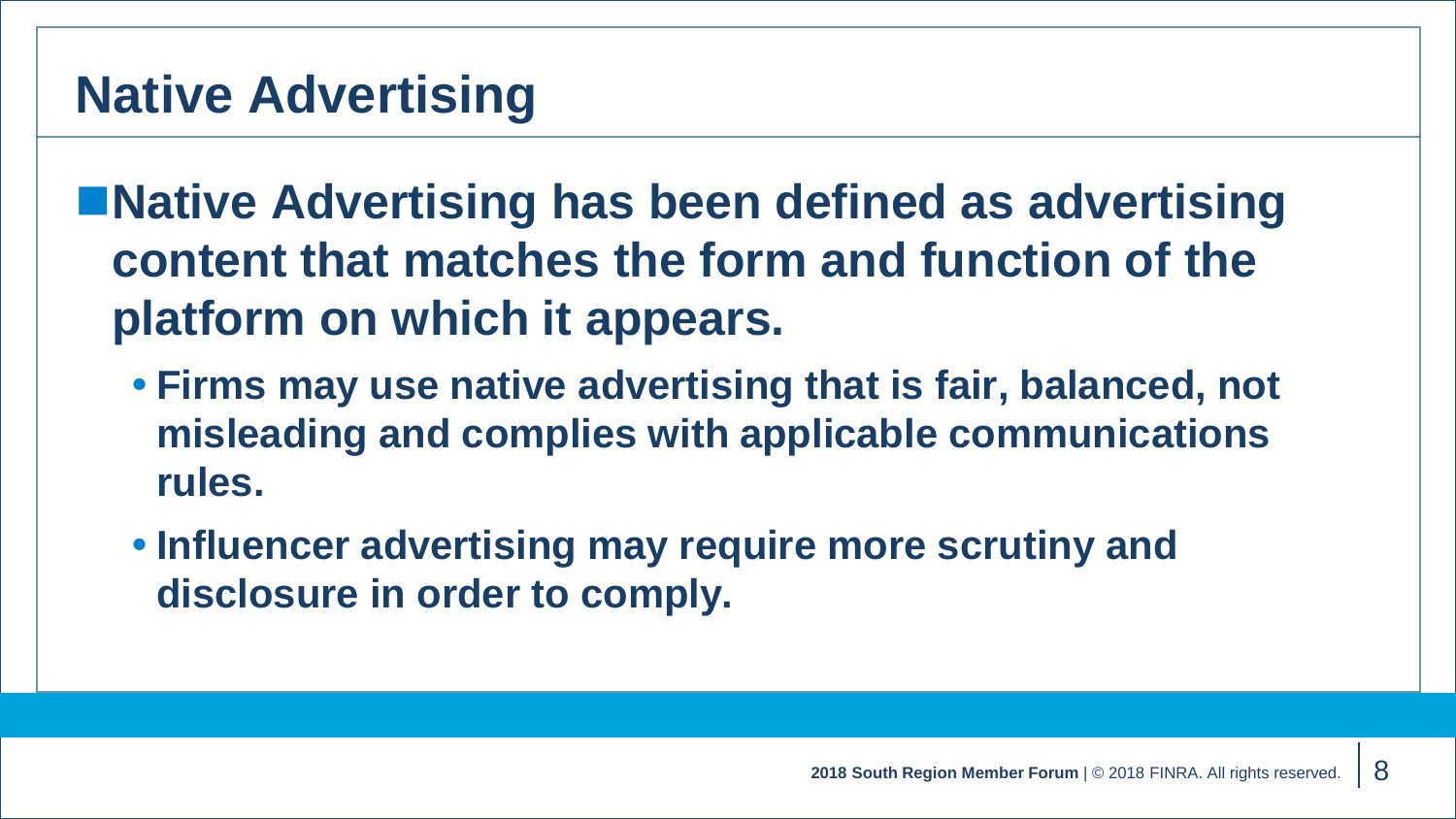# **Testimonials and Endorsements**

- Unsolicited 3rd-party comments on a firm's social media account **generally are not deemed the firm's communication; however, liking or sharing favorable comments will be deemed adoption of the comments by the firm.**
- FINRA Rule 2210(d)(6)(B) requires that retail communications or **correspondence that include testimonials about the investment advice or investment performance of a firm or its products must prominently disclose that the testimonial:**
	- **May not be representative of the experience of other customers;**
	- **Is no guarantee of future performance or success; and**
	- **Is a paid testimonial if more than \$100 in value was paid for it.**
	- **Firms may include a clearly labelled hyperlink to these disclosures, e.g., "Important testimonial information."**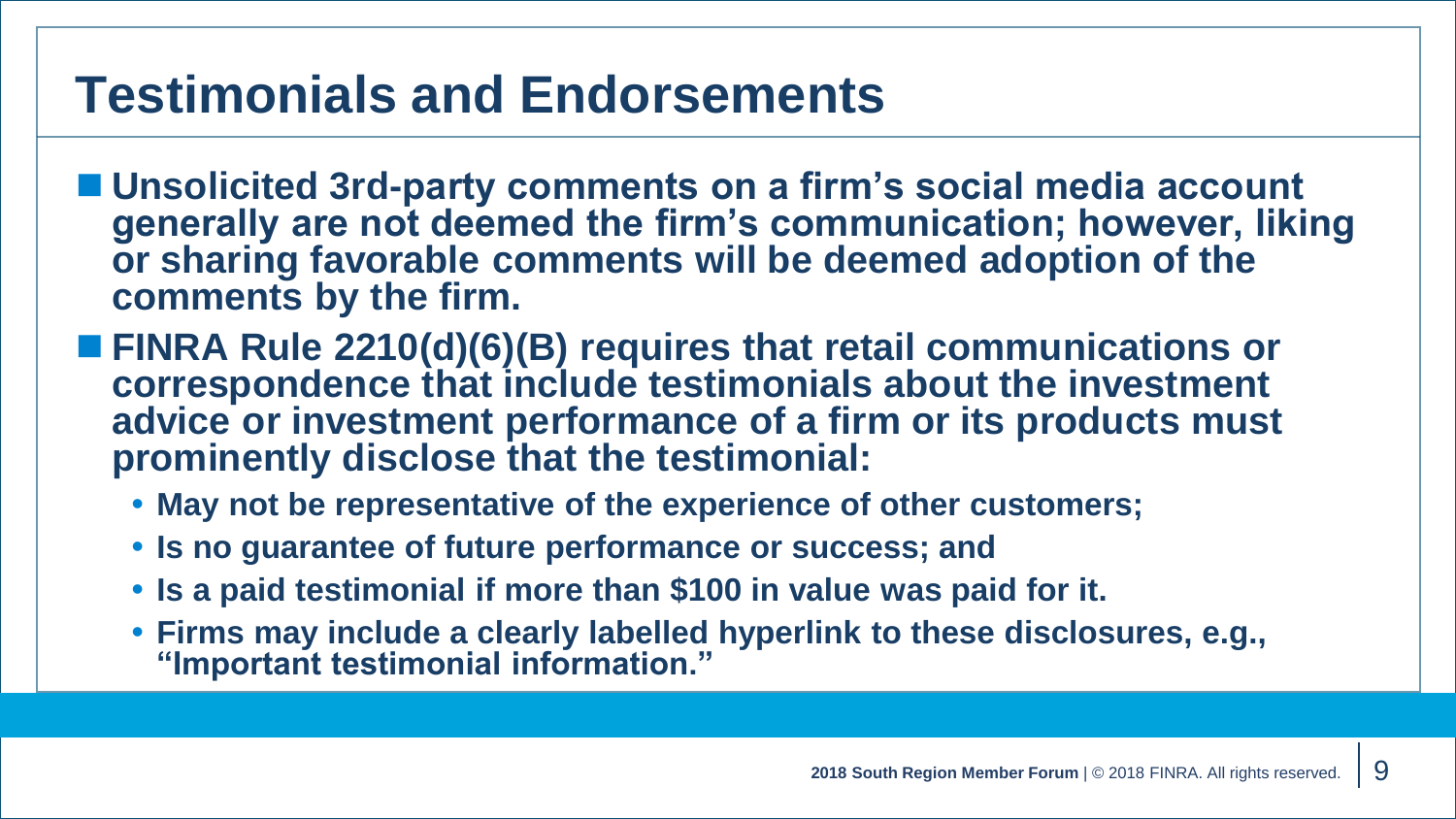## **BrokerCheck Interpretation**

- ■Per *Regulatory Notice 17-18*, the BrokerCheck link is **not required for social media and apps.**
- However, if an app accesses a webpage subject to the **rule, the firm must ensure the BrokerCheck link remains readily apparent when displayed on a mobile device.**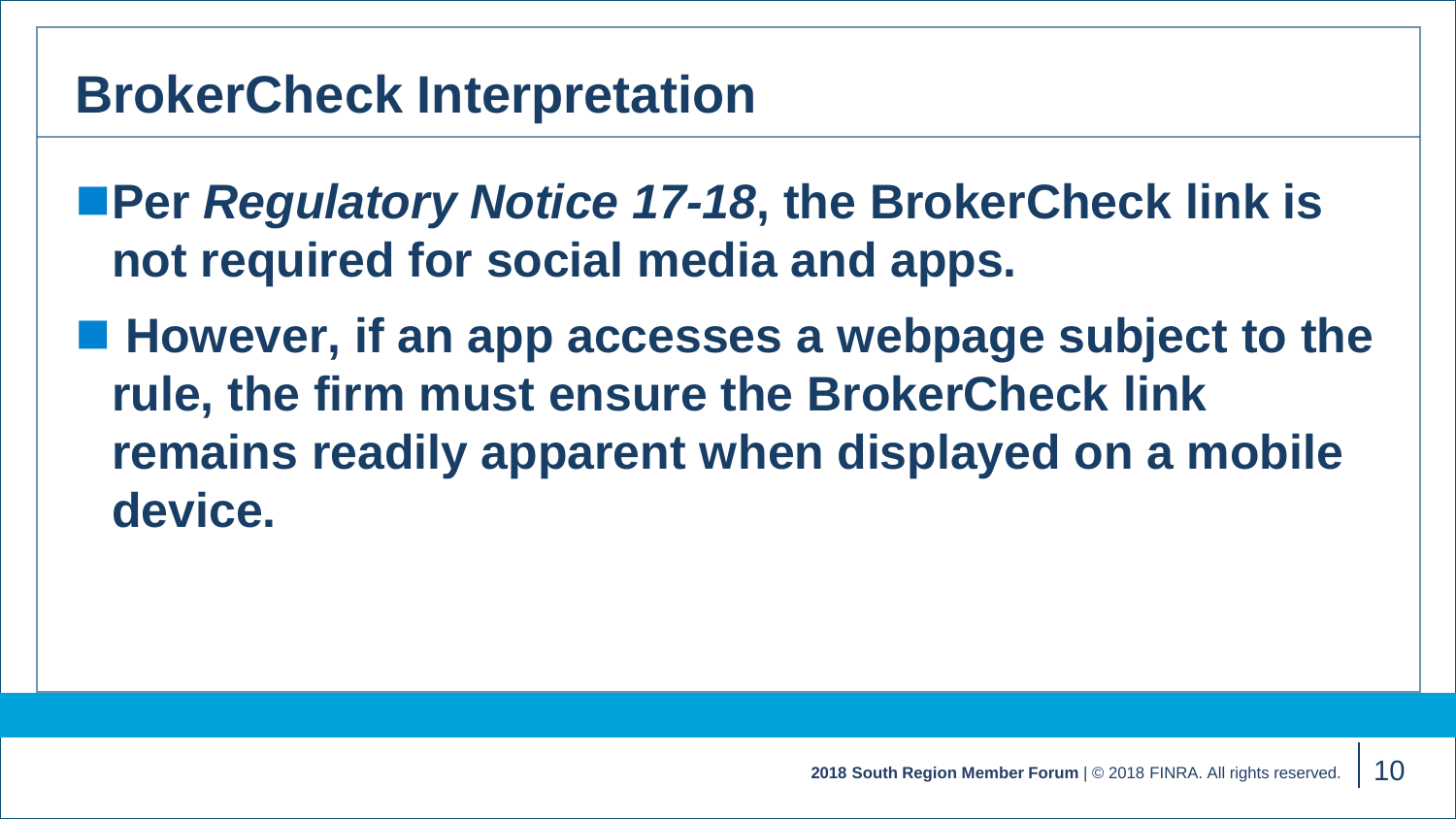# **Customer Information Protection**

**Protection of financial and personal customer information is a key responsibility and obligation of FINRA member firms.**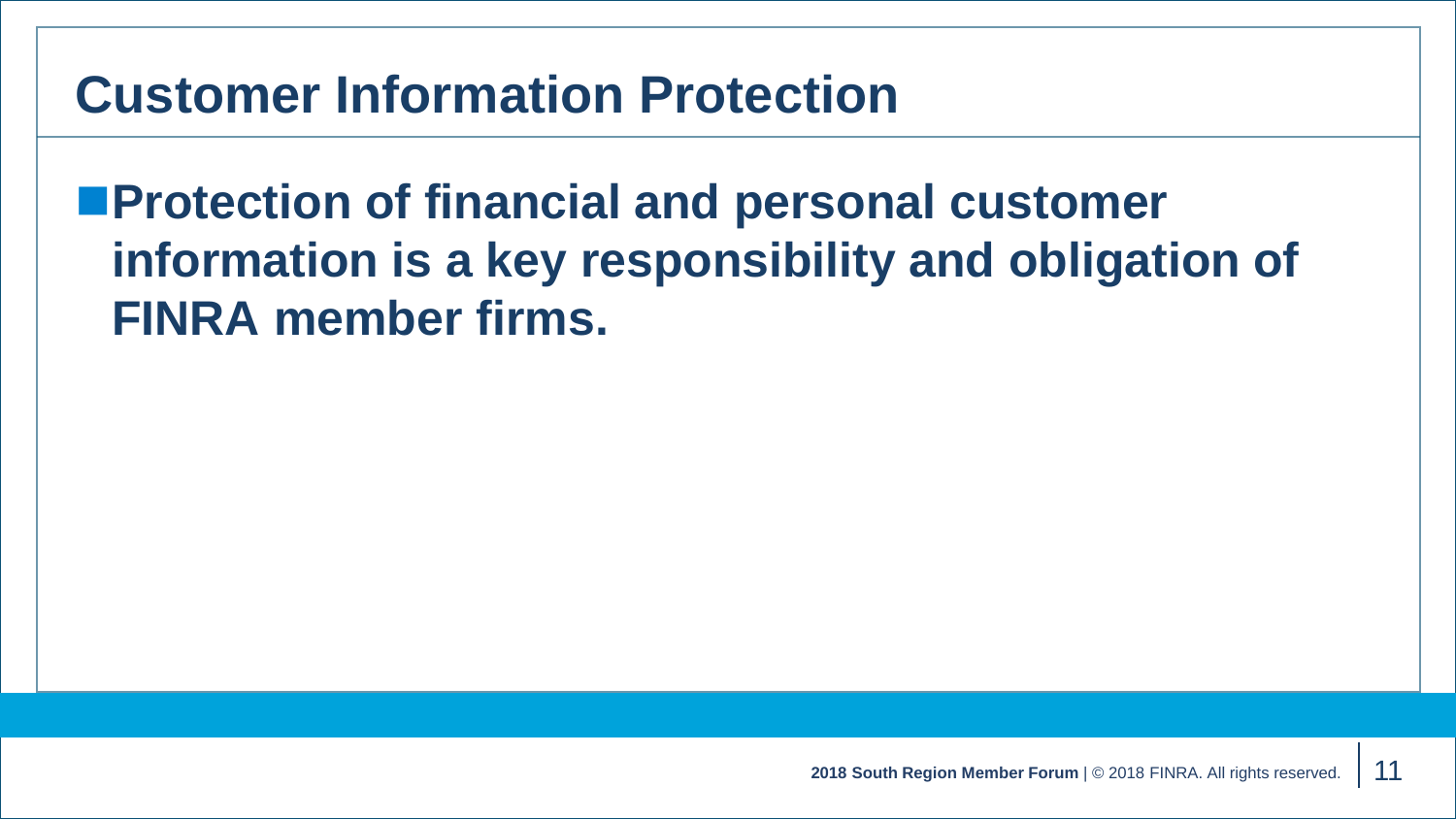## **Reference Material and Resources**

- *[Regulatory Notice 10-06](http://www.finra.org/sites/default/files/NoticeDocument/p120779.pdf)***,** *Guidance on Blogs and Social Networking Web Sites* **(January 2010).**
- [Regulatory Notice 11-39](https://www.finra.org/sites/default/files/NoticeDocument/p124186.pdf), Social Media Websites and the Use of *Personal Devices for Business Communications* **(August 2011).**
- **[Regulatory Notice 12-29](http://www.finra.org/sites/default/files/NoticeDocument/p127014.pdf), SEC Approves New Rules Governing** *Communications With the Public* **(June 2012).**
- FINRA Rule 2210 Questions and Answers available at *[www.finra.org/industry/finra-rule-2210-questions-and-answers](http://www.finra.org/industry/finra-rule-2210-questions-and-answers)***.**
- *[Regulatory Notice 17-18:](http://www.finra.org/sites/default/files/notice_doc_file_ref/Regulatory-Notice-17-18.pdf) Social Media and Digital Communications, Guidance on Social Networking Websites and Business Communications* **(April 2017)**